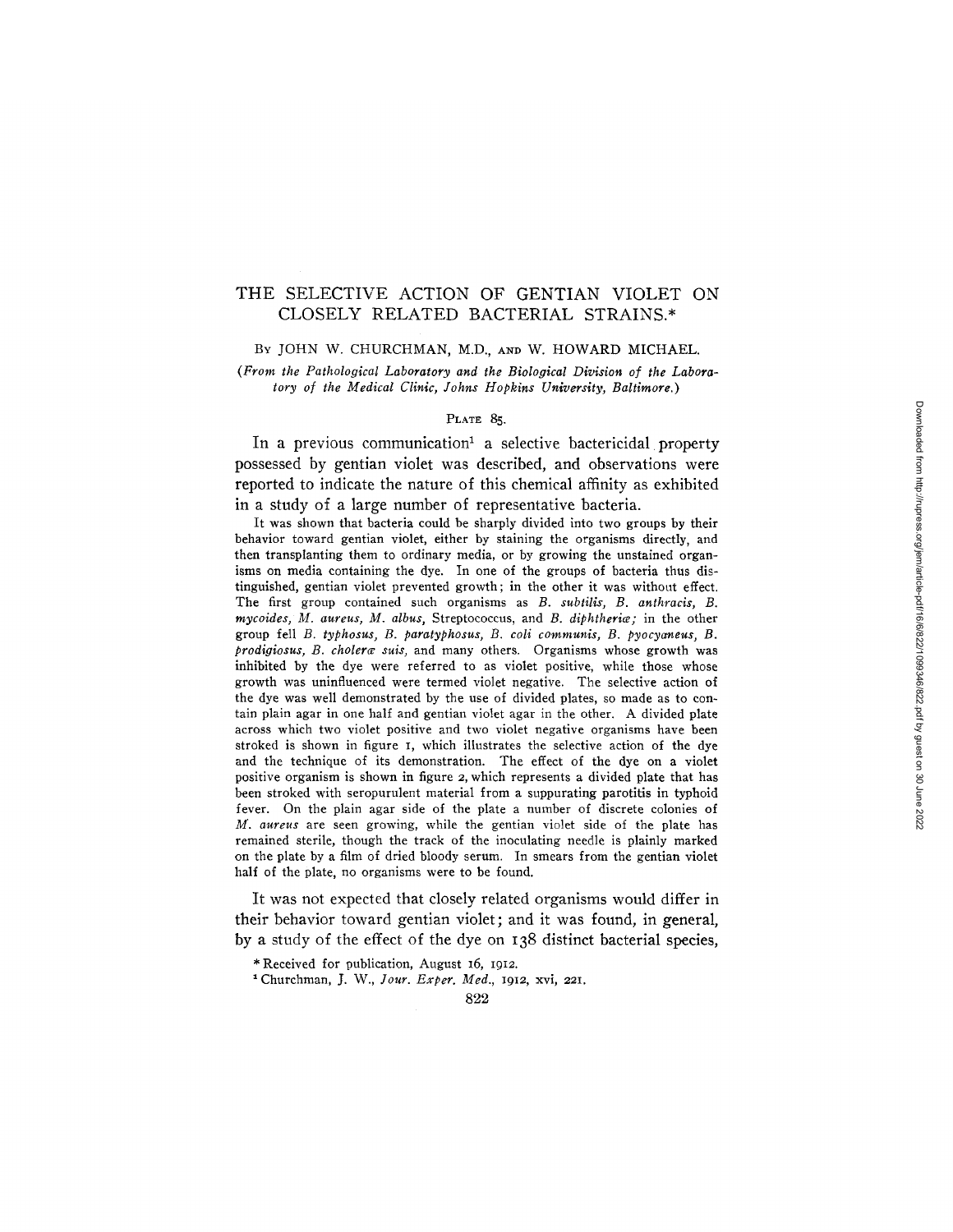that nearly allied organisms were similarly affected by the stain. *Bacillus typhosus,* for instance, was uninfluenced in its growth by gentian violet ; so also were *Bacillus coli communis, Bacillus paracoli,*  and *Bacillus paratyphosus.* Again, *Bacillus prodigiosus* grew luxuriantly in the presence of the dye; so also did *Bacillus pyocyaneus, Bacillus violaceus,* and *Bacillus indicus.* On the other hand, the growth of *Bacillus subtilis* was absolutely prevented by gentian violet; and this was equally true for *Bacillus anthracis, Bacillus anthracoides, Bacillus megatherium, Bacillus pseudoanthracis, Bacillus mycoides, Bacillus mesentericus,* and *Bacillus liodermos.* 

In a study, however, of five nearly identical strains belonging to the enteritidis group, the selective affinity of the stain was found to be so specific in its nature as to distinguish between different strains of very closely related organisms. On the growth of one member of this group, the dye exhibited a constant and complete inhibition; on the growth of the other four it was absolutely without effect. It is the purpose of this paper to report a careful study of the behavior of this group of organisms toward the dye.

The organisms included in this study came from the following sources :

(I) E. J. H. H., *B. enteritldis,* Johns Hopkins University stock; originally isolated by Dunham, of Cambridge, in 19oo.

(2) E. 18, from the Museum of Natural History, New York; originally obtained from The Rockefeller Institute for Medical Research.

(3) E. 25, from the above Museum; originally isolated by Jordan, from a drainage canal in Chicago.

(4) E. 26, *idem.* 

(5) E. 132, from the above Museum; originally from Kral's laboratory.

(6) E. 234, from the above Museum; originally isolated by Dunham, of Cambridge.

The characteristics of the bacteria are shown in table I. None of them was tested for agglutination with a known enteritidis serum. For the purposes of this paper, the important point is that the five organisms were identical, according to the usual tests, and that their characteristics were those described for the enteritidis group. What name is given to them is here immaterial. They were all motile, Gram negative, non-spore-bearing bacilli, which did not coagulate milk or liquefy gelatin. They fermented glucose,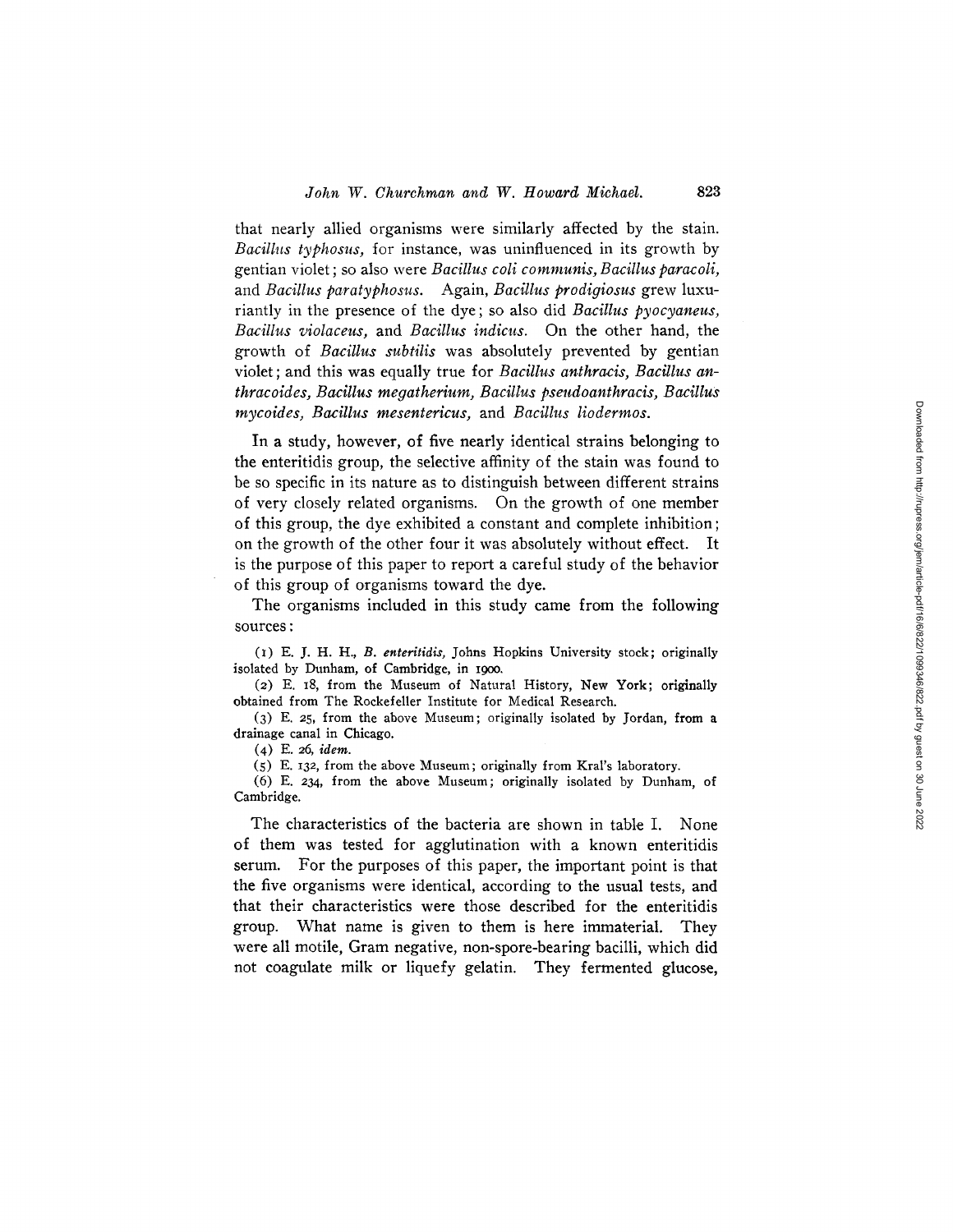mannite, maltose, and galactose, but did not ferment saccharose, lactose, raffinose, or inulin. E. 26 formed gas a trifle more slowly than the others, and from agar growths of E. 234 and E. J. H. H. homogeneous emulsions in salt solution were less easily made than from agar growths of the other four. But with these very slight exceptions, all six organisms were identical, according to the usual morphological, tinctorial, and cultural tests.

Toward gentian violet, however, a constant and striking difference in the behavior of these organisms was noted. E. J. H. H. was the member of the group first studied; and it was expected, from the previous studies of the colon and paratyphoid group, that gentian violet would have no effect on its growth. On planting it, however, on divided gentian violet plates, we were surprised to find that its growth was absolutely prevented by the dye. This observation was repeatedly made, and was then confirmed by studying the New York descendant of the same original Cambridge stock (E. 234), which was found to behave in exactly the same way. Not only did these two descendants of the same original stock refuse to grow across divided gentian violet plates, but their growth was also much hindered or entirely prevented by staining the organisms and then transplanting them to agar or broth. Moreover, they would not grow in broth containing the dye in a strength of I to 80,ooo. They behaved as all violet positive organisms do.

These findings as to E. J. H. H. and E. 234 led to a study of the four other enteritidis strains. The growth of these (E. 18, E. 25, E. 26, and E. I32) was found to be absolutely uninfluenced by the dye, either when applied directly to the organisms (by the method of vital staining) or when applied to the media on which they were grown. They were, in a word, typically violet negative, in striking contrast to E. J. H. H. and E. 234, which, as has been said, had been found to be violet positive. This specific, selective affinity is well illustrated in figure 3, which shows a divided plate that has been stroked with E. 234, E. 18, E. 25, E. 26, and E. 132. The growth of one  $(E. 234)$  will be seen to have been prevented by the dye; on the other four the stain has had no effect whatever. This finding was constant in the large number of transplants made. In other words, of five organisms, identical in all ordinary tinctorial, morph-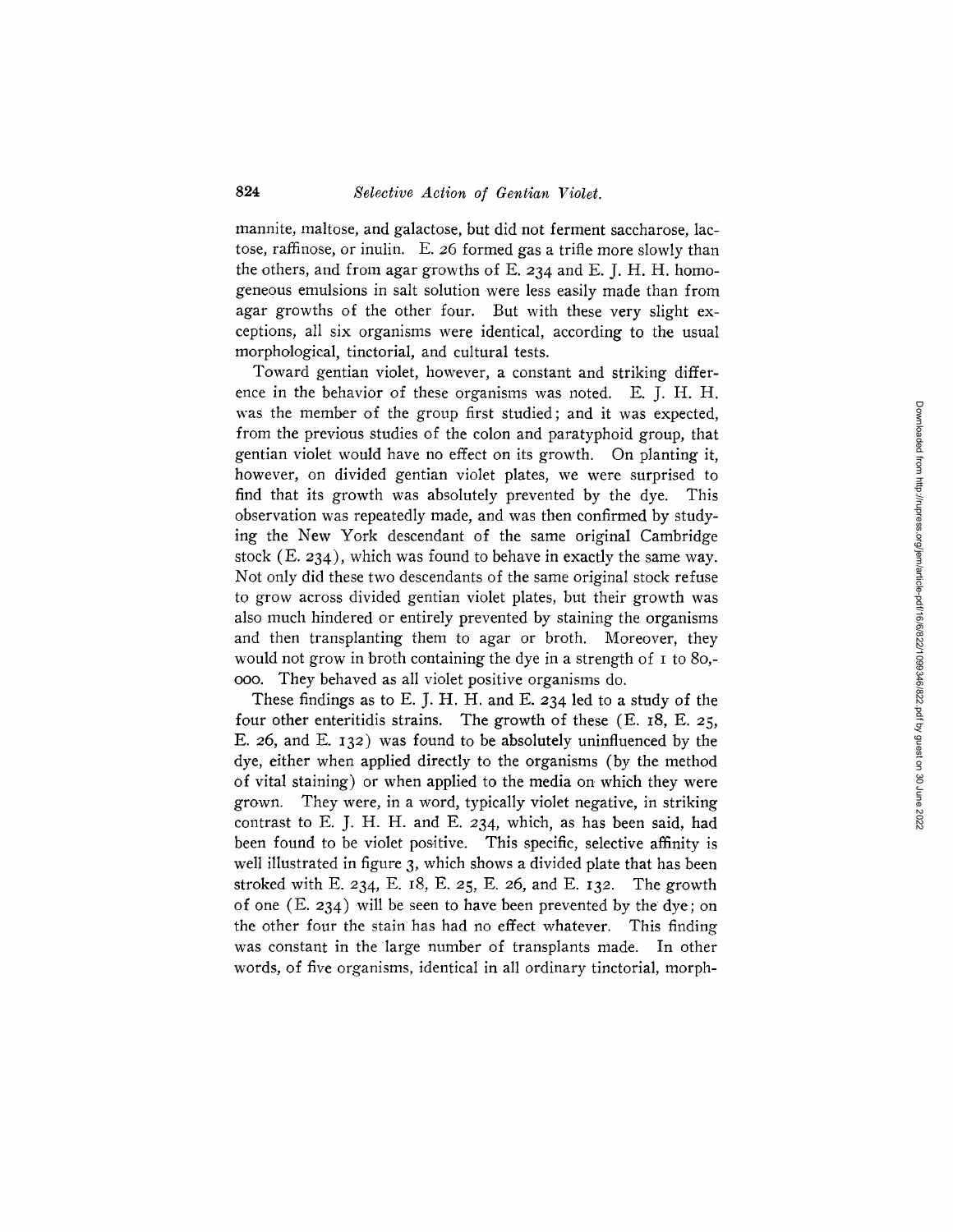|                                                                   | ·uilunl                                                  | fermen-<br>tation<br>ż                     | termen-<br>tation<br>ž                     | fermen-<br>tation<br>$\tilde{\mathbf{z}}$  | fermen-<br>tation<br>ž                     | fermen-<br>tation<br>å                           | fermen-<br>tation<br>ž                           |
|-------------------------------------------------------------------|----------------------------------------------------------|--------------------------------------------|--------------------------------------------|--------------------------------------------|--------------------------------------------|--------------------------------------------------|--------------------------------------------------|
|                                                                   | Raffinose.                                               | fermen<br>tation<br>ż                      | termen-<br>tation<br>ż                     | fermen-<br>tation<br>2                     | fermen-<br>tation<br>ż                     | fermen-<br>tation<br>ž                           | fermen-<br>tation<br>ž                           |
|                                                                   | Galactose.                                               | Fermen-<br>tation                          | Fermen-<br>tation                          | Fermen-<br>tation                          | Fermen-<br>tation                          | Fermen.<br>tation                                | Fermen-<br>tation                                |
|                                                                   | Maltose.                                                 | Fermen-<br>tation                          | Fermen-<br>tation                          | Fermen-<br>tation                          | Fermen-<br>tation                          | Fermen-<br>tation                                | Fermen-<br>tation                                |
|                                                                   | Mannite.                                                 | Fermen-<br>tation                          | Fermen-<br>tation                          | Fermen-<br>tation                          | Fermen-<br>tation                          | Fermen-<br>tation                                | Fermen-<br>tation                                |
| Ordinary morphological, cultural, and tinctorial characteristics. | Lactose.                                                 | fermen-<br>tation<br>ż                     | fermen-<br>tation<br>ż                     | fermen-<br>tation<br>ż                     | fermen-<br>tation<br>ž                     | fermen-<br>tation<br>ż                           | fermen-<br>tation<br>ž                           |
|                                                                   | Saccharose.                                              | fermen-<br>tation<br>ž                     | fermen-<br>tation<br>ż                     | fermen-<br>tation<br>ż                     | fermen-<br>tation<br>ż                     | fermen-<br>tation<br>å                           | fermen-<br>tation<br>å                           |
|                                                                   | ားလေး(-)                                                 | Fermen-<br>tation                          | Fermen-<br>tation                          | Fermen-<br>tation                          | Fermen-<br>tation                          | Fermen-<br>tation                                | Fermen-<br>tation                                |
|                                                                   | Gelatin.                                                 | No lique-<br>faction                       | No lique-<br>faction                       | No lique-<br>faction                       | No lique-<br>faction                       | No lique-<br>faction                             | No lique-<br>faction                             |
|                                                                   | Litmus milk.                                             | no coagu-<br>acidity;<br>lation<br>Initial | no coagu-<br>acidity;<br>Initial<br>lation | no coagu-<br>acidity;<br>lation<br>Initial | no coagu-<br>acidity;<br>Initial<br>lation | no coagu-<br>acidity;<br>Initial<br>lation       | no coagu-<br>acidity;<br>Initial<br>lation       |
|                                                                   | Gram stain.                                              | $\circ$                                    | $\circ$                                    | 0                                          | $\bullet$                                  | ۰                                                | $\circ$                                          |
|                                                                   | Motility.                                                | $\ddot{}$                                  | $\ddot{}$                                  | $\ddag$                                    | ┿                                          | ┿                                                | $+$                                              |
|                                                                   | Morphology.                                              | no spores<br>bacillus;<br>Short            | no spores<br>bacillus;<br>Short            | no spores<br>bacillus;<br>Short            | no spores<br>bacillus;<br>Short            | bacillus;<br>no spores<br>Short                  | no spores<br>bacillus;<br>Short                  |
|                                                                   | .meinsgrO                                                | E. 18                                      | E. 25                                      | E. 26                                      | E. 132                                     | E. 234                                           | E.J.H.H.                                         |
|                                                                   | after stain-<br>ing with<br>gentian<br>violet.<br>Growth | growth<br>Good                             | growth<br>Good                             | growth<br>ರಂದ<br>೧                         | growth<br>Good                             | faint, slow<br>growth,<br>or very<br>growth<br>ż | faint, slow<br>growth,<br>or very<br>growth<br>ž |
| Behavior toward gentian violet.                                   | in gentian<br>Growth<br>violet<br>broth.                 | growth<br>Good                             | growth<br>Good                             | growth<br>Good                             | growth<br>Good                             | growth<br>ż                                      | growth<br>ż                                      |
|                                                                   | on divided<br>Growth<br>plates.                          | on both<br>growth<br>Good<br>sides         | on both<br>growth<br>sides<br>Good         | on both<br>growth<br>sides<br>Good         | on both<br>growth<br>ි<br>ශ<br>sides       | on gentian<br>violet side<br>growth<br>ż         | on gentian<br>violet side<br>growth<br>ż         |

TABLE I.

Downloaded from http://rupress.org/jem/article-pdf/16/6/822/109346/822.pdf by guest on 30 June 2022

 $\ddot{\phantom{0}}$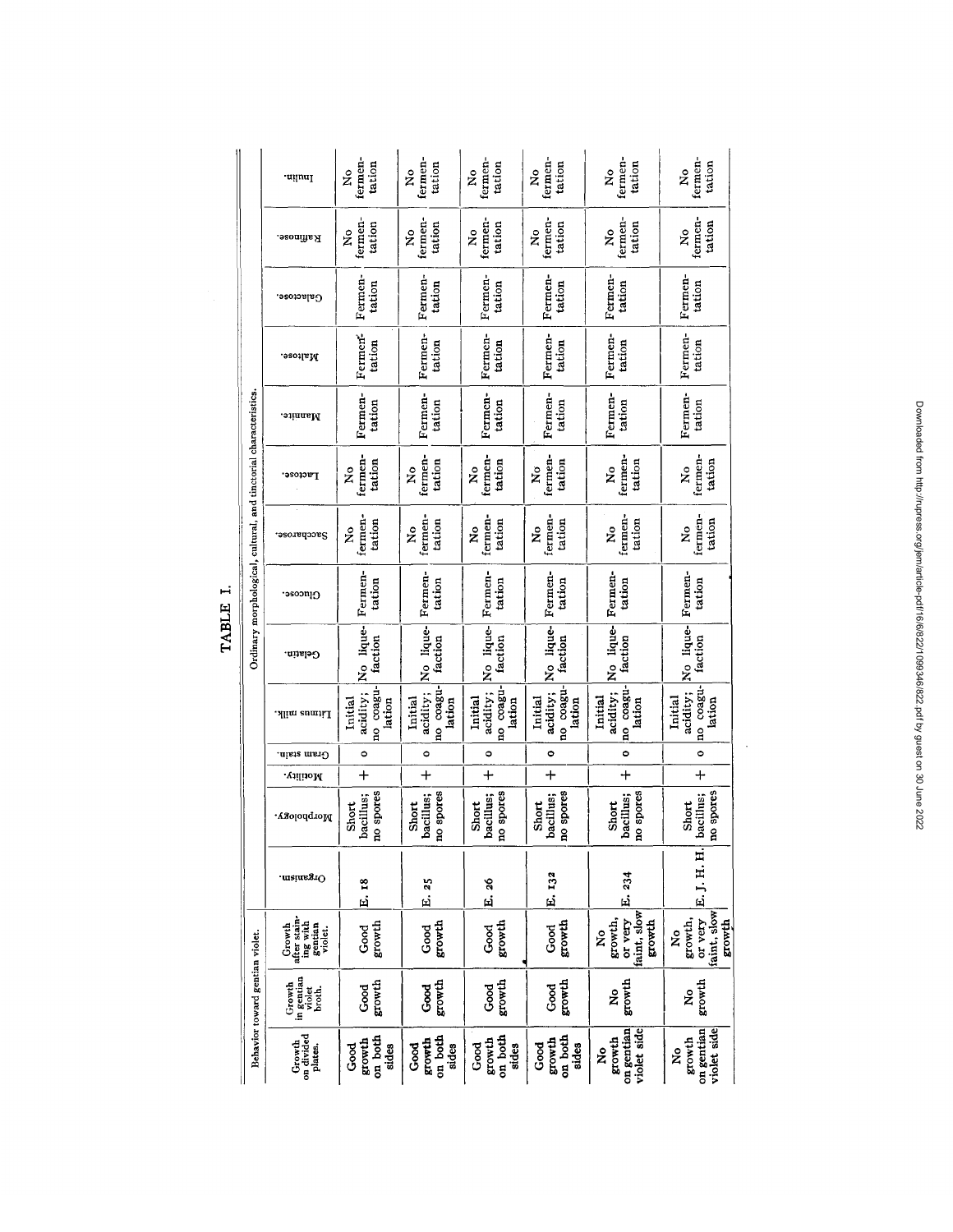ological, and cultural characteristics, one (E. J. H. H. or E. 234 ) was constantly gentian violet positive; while the other four (E. 18, E. 25, E. 26, and E. I32 ) were constantly gentian violet negative. These facts are recorded in table I.

| 'A RU |
|-------|
|-------|

| Agglutination Reactions with Typhoid Serum. |  |  |  |  |
|---------------------------------------------|--|--|--|--|
|---------------------------------------------|--|--|--|--|

|                   | Dilutions of serum. |           |           |       |             |  |  |
|-------------------|---------------------|-----------|-----------|-------|-------------|--|--|
| Organism.         | $I-IOO$             | $I - 200$ | $1 - 400$ | 1-800 | $1 - 1,600$ |  |  |
|                   |                     | $+++$ .   |           |       |             |  |  |
| $B.$ paratyphosus | $\circ$             |           |           |       |             |  |  |
| $E. 18.$          | $\mathbf{o}$        |           |           |       |             |  |  |
| E. 25             | $\Omega$            |           |           |       |             |  |  |
| $E. 26.$          | $\Omega$            |           |           |       |             |  |  |
|                   |                     |           |           |       |             |  |  |
|                   | $\circ$             |           |           |       |             |  |  |
| E. J. H. H        | o                   |           |           |       |             |  |  |

In order to get additional light on the real specificity of this select ive action, the organisms were further studied by the method of agglutination. Each one was first tested with a known typhoid serum, and agglutination in no case occurred (table II). Rabbits were then immunized against E. 18, E. 25, E. 26, and E. J. H. H.,<sup>2</sup>

TABLE III.

| Agglutination Reactions with the Serum of an Animal Immune to E, 18. |  |  |  |  |  |  |  |  |  |
|----------------------------------------------------------------------|--|--|--|--|--|--|--|--|--|
|----------------------------------------------------------------------|--|--|--|--|--|--|--|--|--|

|                   | Dilutions of serum. |           |           |         |             |  |
|-------------------|---------------------|-----------|-----------|---------|-------------|--|
| Organism.         | $I - 200$           | $1 - 400$ | $1 - 800$ | 1-1.600 | $1 - 3,200$ |  |
| $B.$ typhosus     |                     |           |           |         |             |  |
| $B.$ paratyphosus |                     |           |           |         | $\Omega$    |  |
|                   |                     | $++ +$    |           |         |             |  |
| E. 25             | $^{\circ}$          |           |           |         | Ω           |  |
| $E. 26.$          |                     |           |           |         |             |  |
|                   | $++++$              |           | $+ + +$   |         |             |  |
| $E. 234.$         | $+ + +$             |           | $+ + +$   |         | $\circ$     |  |
| <b>E. I. H. H</b> |                     |           |           |         | $\Omega$    |  |

and the agglutinative properties of these sera were tested against *Bacillus typhosus, Bacillus paratyphosus,* E. 18, E. 25, E. 26, E. 132, E. 234, and E. J. H. H. The results of these experiments are shown in tables III, IV, V, VI, and VII.

<sup>2</sup> Attempts at immunization against E. 132 were unsuccessful.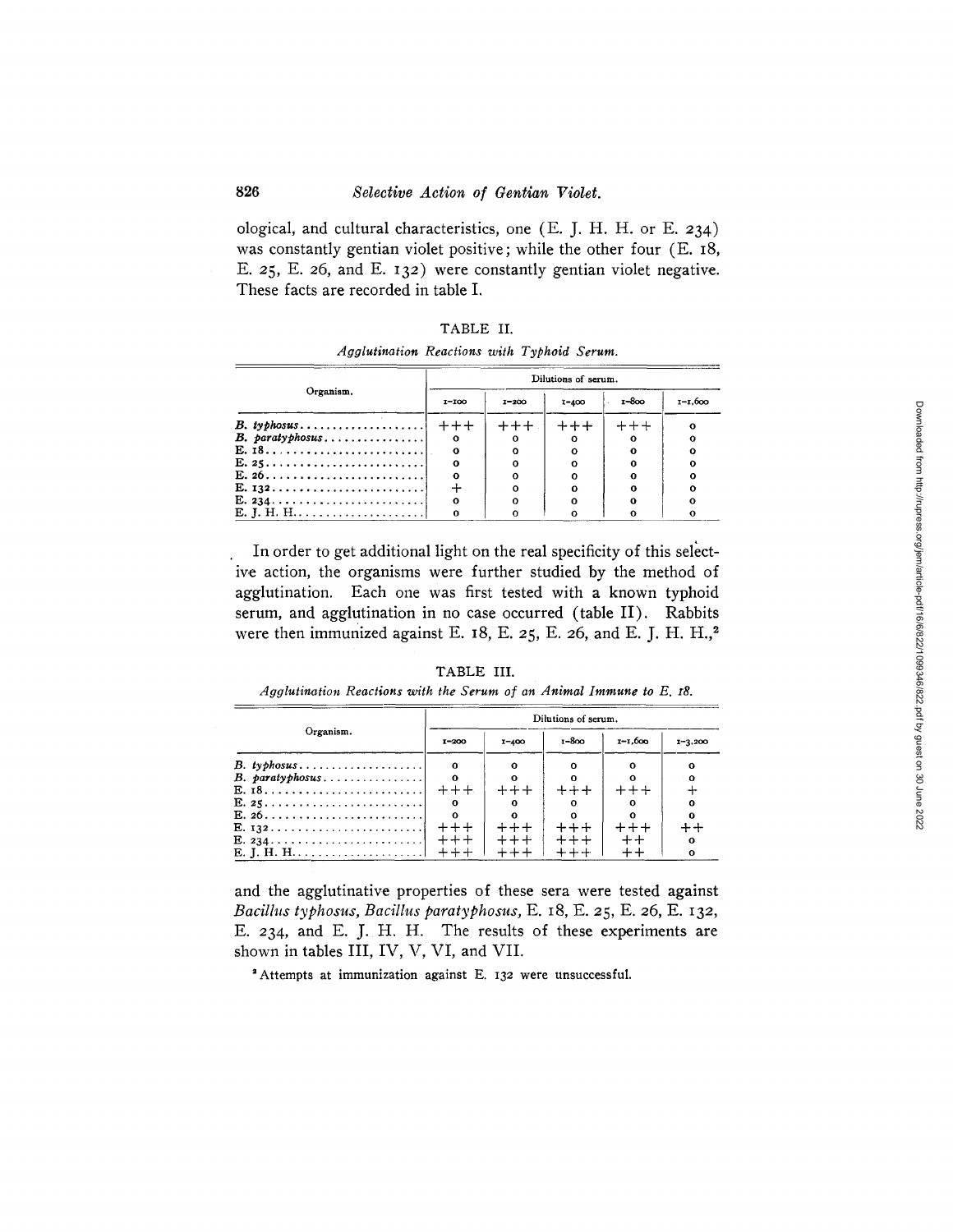### TABLE IV.

Agglutination Reactions with the Serum of an Animal Immune to E. 25.

|                                                            | Dilutions of serum. |          |        |              |              |  |
|------------------------------------------------------------|---------------------|----------|--------|--------------|--------------|--|
| Organism.                                                  | $1 - 200.$          | $I-400.$ | 1-800. | $x - 1.600.$ | $1 - 3,200.$ |  |
| $B.$ typhosus                                              | $\mathbf{o}$        |          |        |              |              |  |
| $B.$ paratyphosus                                          | $\mathbf{o}$        |          |        |              |              |  |
| E. $18$                                                    |                     |          |        |              |              |  |
| $E. 25 \ldots \ldots \ldots \ldots$                        | $+ + +$             |          |        |              |              |  |
| E. 26                                                      |                     |          |        |              |              |  |
| $E. 132 \ldots \ldots \ldots \ldots \ldots$                |                     |          |        |              |              |  |
| $E. 234. \ldots \ldots \ldots \ldots \ldots \ldots \ldots$ | $^{\circ}$          |          |        |              |              |  |
| E. J. H. H                                                 |                     |          |        |              |              |  |

### TABLE V.

Agglutination Reactions with the Serum of an Animal Immune to E. 26.

|                   | Dilutions of serum. |           |            |             |             |  |  |
|-------------------|---------------------|-----------|------------|-------------|-------------|--|--|
| Organism.         | $1 - 200$           | $I - 400$ | $1 - 8$ co | $x - 1,600$ | $1 - 3,200$ |  |  |
| $B.$ typhosus     | $\mathbf{o}$        |           |            |             |             |  |  |
| $B.$ paratyphosus |                     |           |            |             |             |  |  |
|                   |                     |           |            |             |             |  |  |
|                   |                     |           |            |             |             |  |  |
|                   | $+ + +$             |           |            |             |             |  |  |
|                   | $\Omega$            |           |            |             |             |  |  |
|                   | $\Omega$            |           |            |             |             |  |  |
|                   |                     |           |            |             |             |  |  |

## TABLE VI.

Agglutination Reactions with the Serum of an Animal Immune to E. J. H. H.

|                   | Dilutions of serum. |           |            |             |             |  |  |
|-------------------|---------------------|-----------|------------|-------------|-------------|--|--|
| Organism.         | $1 - 200$           | $1 - 400$ | $1 - 8$ oo | $x - 1,600$ | $1 - 3,200$ |  |  |
| $B.$ typhosus     | $\mathbf{o}$        |           | Ω          |             |             |  |  |
| $B.$ paratyphosus | $\Omega$            |           |            |             |             |  |  |
|                   |                     |           |            | ം:          |             |  |  |
| E. 25             |                     |           | Ω          | Ω           |             |  |  |
| $E. 26.$          | $\mathbf{o}$        |           |            | ິ           |             |  |  |
|                   |                     |           |            |             |             |  |  |
|                   |                     |           |            |             |             |  |  |
| E. J. H. H        |                     |           |            |             |             |  |  |

It will be seen:  $(1)$  that none of the sera caused clumping with Bacillus typhosus or Bacillus paratyphosus; (2) that E. 25 and E. 26 showed no interagglutination, either with each other or with the other organisms studied; (3) that E. J. H. H. and E. 234 were identical in their serum reactions; (4) that E. 18, E. 132, and E. J.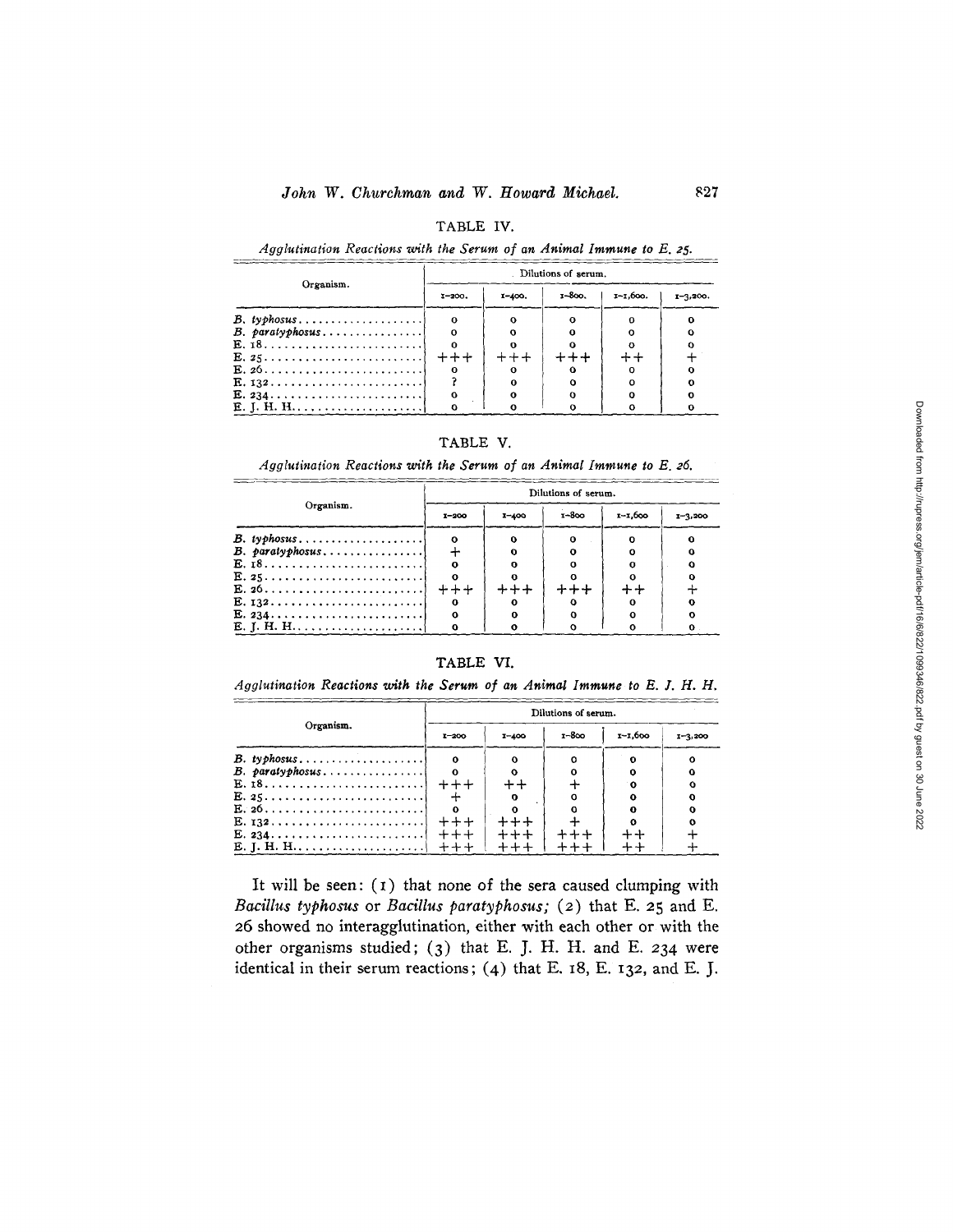**H. H. showed some interagglutination. From these agglutination experiments we may conclude: (a) that the organisms studied did not belong to the typhosus or paratyphosus group; (b) that two of them (E. 18 and E. 25) were to be distinguished by agglutination**  from the other three;  $(c)$  that four of them  $(E. 18, E. 132, E. 234, E. 234)$ **and E. J. H. H.) were closely related, as indicated by their interagglutinations (table VII).** 

|                                       | Sera.    |                   |          |          |        |             |  |  |
|---------------------------------------|----------|-------------------|----------|----------|--------|-------------|--|--|
| Organism.                             | Typhoid. | Para-<br>typhoid. | E. 18.   | E. 25.   | E. 26. | E. J. H. H. |  |  |
| $B.$ typhosus                         | $++$     |                   | $\Omega$ |          |        |             |  |  |
| $B.$ paratyphosus $\dots$             | $\Omega$ | $+ +$             |          |          |        |             |  |  |
| E. I8.                                | $\Omega$ | Ω                 | $++++$   |          |        |             |  |  |
| E. 25.                                | $\Omega$ | Ω                 |          | $++++$   |        |             |  |  |
| E. 26.                                | $\Omega$ | Ω                 |          | Ω        | $+++$  |             |  |  |
| E. 132.                               | $\Omega$ | $\Omega$          |          | $\Omega$ |        |             |  |  |
| $E. 234. \ldots \ldots \ldots \ldots$ | $\Omega$ | o                 |          | Ω        |        |             |  |  |
| E. J. H. H                            |          |                   |          | $\Omega$ |        |             |  |  |

**TABLE VII.**  *Summary of .4gglutination Reactions.* 

**Briefly, then, this study was concerned with five stock organisms, identical in all morphological, tinctorial, and cultural characteristics. They all failed to agglutinate with known typhoid serum, and to produce serum in animals which would agglutinate either** *Bacillus typhosus* **or** *Bacillus paratyphosus.* **Yet one of these organisms (E. J. H. H.) was sharply and constantly violet positive; while on the growth of the other four the dye was absolutely without effect. The studies of the organisms by the method of agglutination showed the gentian violet affinity to be quite as delicate as the serum affinity. The two did not run absolutely parallel. But by the use of gentian violet it was possible to distinguish, with great precision and constancy, one organism from four others identical with it in all ordinary characteristics and possessing similar agglutinative properties.** 

**So far as we are aware, no instance of chemical affinity of this degree of nicety has previously been observed. The observation, as such, is an isolated one; and in itself has only the small value attaching to observations of that kind. As regards, however, its**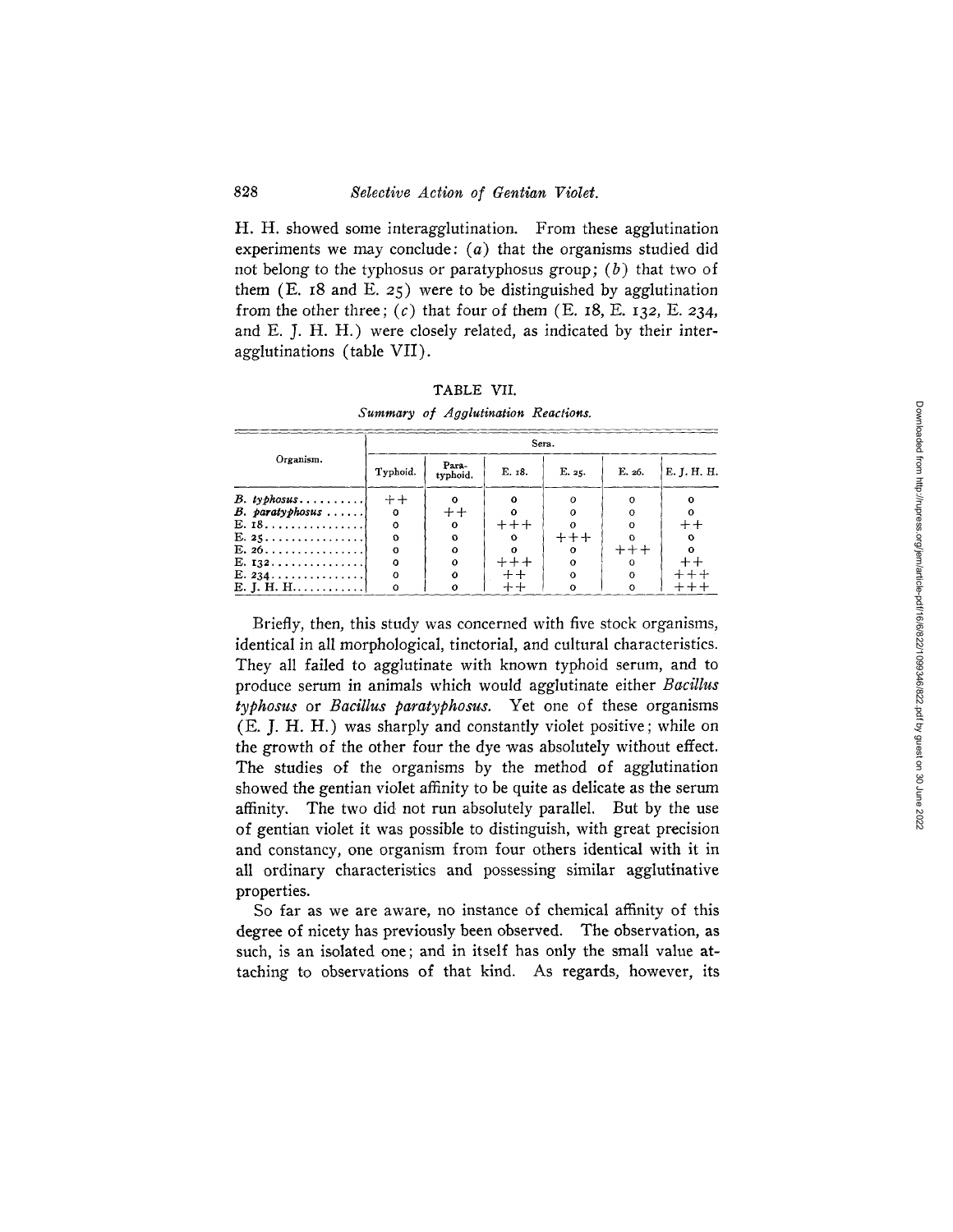bearing on the general subject of affinity between chemical substances and microörganisms, the instance here reported is of significance for the following reasons: (i) It establishes the fact that chemical substances may be so specific in their selective affinity for microörganisms as to distinguish among strains of bacteria otherwise indistinguishable. The importance of this fact to bacteriology is obvious. None of the closely related organisms which offer difficulty to bacteriologists, as regards isolation in purity, are so nearly identical as the five strains of *Bacillus enteritidis* studied in this investigation; yet an aniline dye picked one of these strains out with great constancy and precision. That a substance will be found possessing a similar selective affinity between such bacteriologically troublesome organisms as *Bacillus typhosus* and *Bacillus coli* does not seem to be out of the question. The observation reported in this paper gives an important lead, and indicates that a systematic study of the anilines by the method of divided plates should be carried out, for light it may well throw on the easy differentiation of closely related bacteria. (2) It indicates also to what extent our ideas of bactericides must be modified by the conception of chemical affinity. The fact that a given bactericide kills a given organism does not justify the conclusion that it will kill all closely related organisms, or even all strains of the same organism. Indeed the behavior of bacteria toward gentian violet, and particularly the instance of it reported in this paper, gives experimental basis for the assumption of chemical fastness which has previously lacked clear confirmation. The members of the general bacterial group to which *Bacillus enteritidis* belongs *(Bacillus typhosus, Bacillus coli, Bacillus paracoli),* and the majority of strains of *Bacillus enteritidis* itself, are naturally fast toward gentian violet: but we have happened to come upon one strain which, though identical with the others in every other respect, lacks this natural fastness and will not grow in the presence of the dye.

#### EXPLANATION OF PLATE 85.

FIG. I. The upper half of the plate contains gentian violet agar, the lower half plain agar. The plate has been stroked with *B. typhosus, B. anthracis, M. aureus,* and *B. coil,* from left to right in the order named. The dye has been without effect on the growth of *B. typhosus* and *B. coli,* while it has completely prevented the growth of *B. anthracis* and *M. aureus.*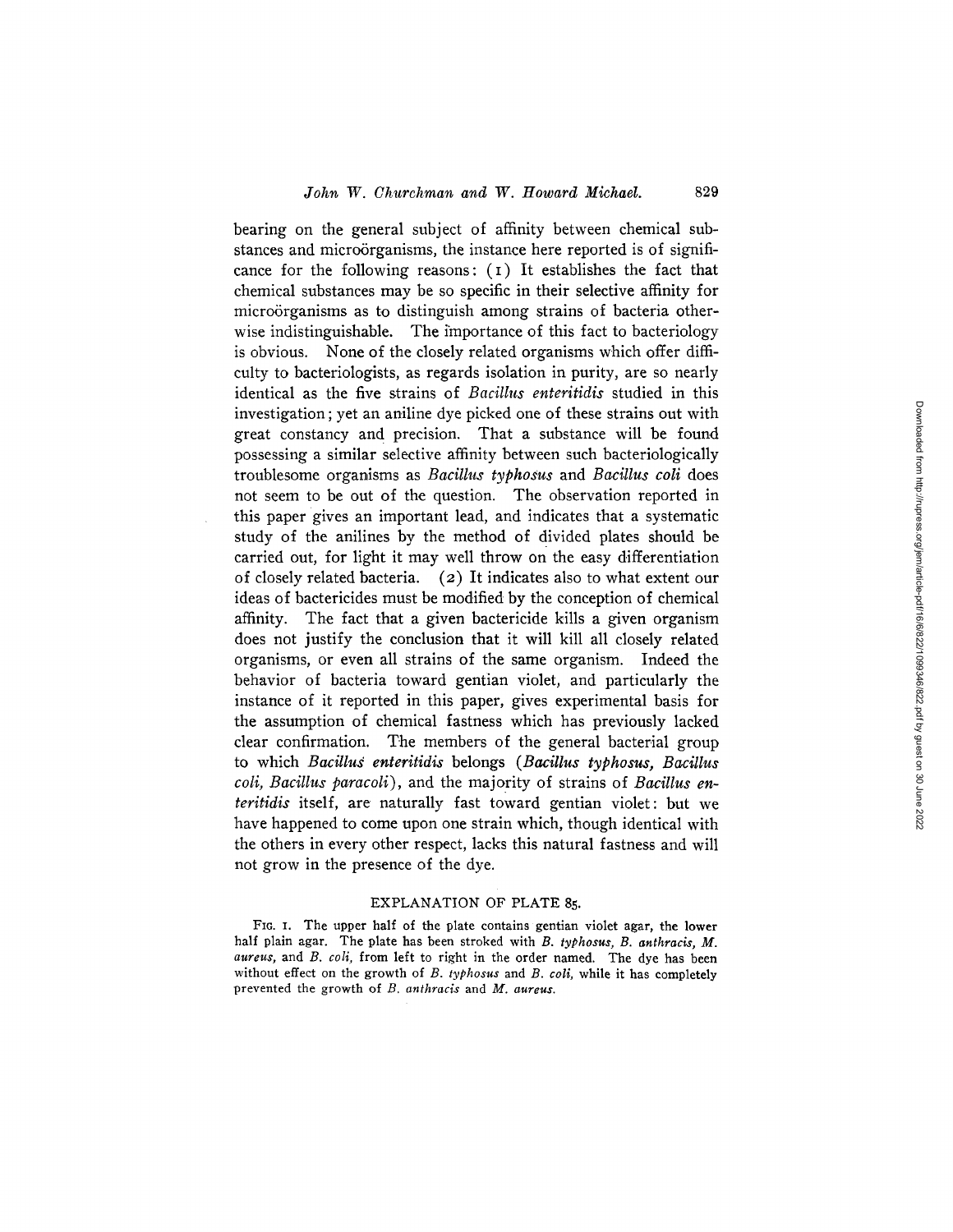# 830 *Selective Action of Gentian Violet.*

FIG. 2. The upper half of the plate contains gentian violet agar, the lower half plain agar. The plate has been stroked with the seropurulent exudate from a parotitis occurring during typhoid fever. Many colonies of *M. aureus* are seen growing on the plain agar side; the gentian violet side has remained sterile. The track of the inoculating needle is plainly seen across the whole plate.

FIG. 3. The upper half of the plate contains gentian violet agar, the lower half plain agar. The plate has been stroked with E. 18, E. 25, E. 234, E. 26, and E. I32, from left to right in the order named. It will be seen that on the growth of four, the gentian violet has been without effect, while the dye has completely prevented the growth of E. 234.